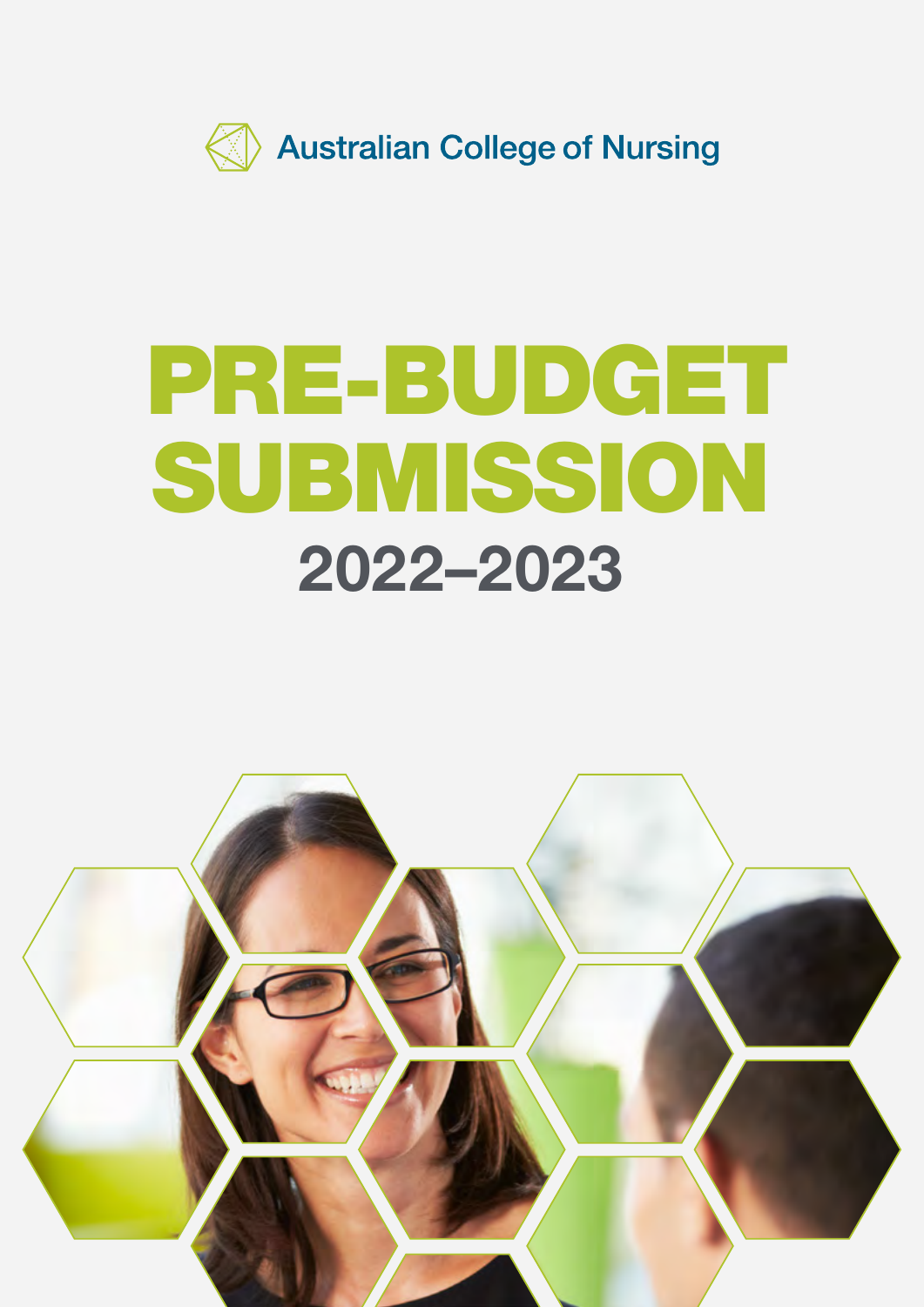# **Contents**

Pre-budget submission 2022–23: Foreword **4** 

Recommendation 1: Leading Excellence through Advanced Pract

Proposal

The Issues

#### Summary of Recommendations 5

#### Workforce Planning 6

Recommendation 2: Establish two units of study (UOS) for nurses

Proposal

The Issues

The Solution

#### **Aged Care**

Recommendation 3: Graduate Certificate in Aged Care Scholarships for Proposal

The Issues

The Solution

The Solution 6

#### **Disability Sector**

| u                               | 4  |
|---------------------------------|----|
|                                 | 5  |
|                                 | 6  |
| tice Scholarship Program (LEAP) | 6  |
|                                 | 6  |
|                                 | 7  |
|                                 | 6  |
| s working in disability         | 8  |
|                                 | 8  |
|                                 | 8  |
|                                 | 8  |
|                                 | 10 |
|                                 | 11 |
| hips for Registered Nurses      | 11 |
|                                 | 11 |
|                                 | 12 |
|                                 | 12 |
|                                 |    |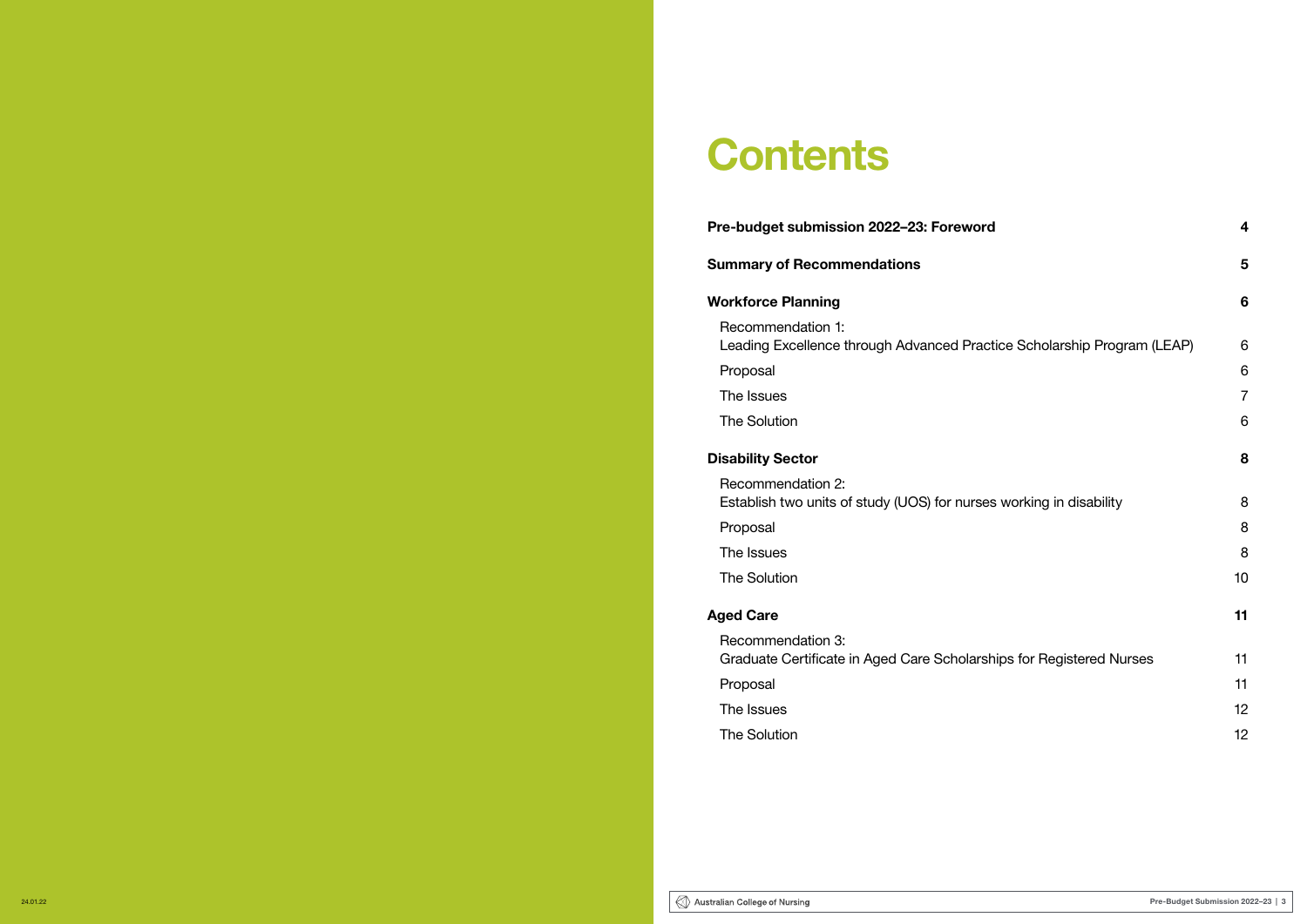# Pre-Budget Submission 2021-22: Foreword

The Australian College of Nursing (ACN) welcomes the opportunity to provide our budget proposals ahead of the 2022–2023 Budget.

The past year has seen a global pandemic and significant social and economic upheaval for millions of Australians. Nowhere have these crises been felt more acutely than across the health and aged care sectors. As the single largest health profession across the workforce, nurses have witnessed tragedy, desperation, and despair while experiencing overwhelming challenges themselves throughout the past two years.

Nurses are on the frontline of their local communities. They work tirelessly to ensure our most vulnerable are safe and well-cared for across the lifespan and deliver evidence-based health promotion and prevention. Australian nurses provide highly skilled, trusted care in various settings, and their leadership and expertise have been crucial through the COVID-19 pandemic and in day-to-day health care settings.

These crises also strike at the heart of the future challenges our profession faces. While many students study to become nurses, new graduates face challenges entering the workforce due to poor transition practices.<sup>1</sup> These problems will only be amplified over the coming years as we witness the impact of the COVID-19 pandemic and the ageing nursing workforce transition to retirement. More than 50% of the Australian nursing workforce is over the age of 45 years.<sup>2</sup>

The Royal Commission into Aged Care Quality and Safety and the COVID-19 crisis in aged care have revealed systemic failures in the aged care sector's funding, regulation, workforce planning, and risk management. Nurses can address many of these issues, providing much-needed leadership and coordination to ensure person-centred, streamlined, and holistic care. ACN is committed to supporting nurses to drive much-needed reforms in aged care, allowing older people greater autonomy, dignity, and access to the care outcomes they value most. Specifically, ACN would like to see appropriate education provided to nurses to support older Australians in the comfort of their own homes. Given the increasing demand for 'at home' care by older Australians, the Government must focus on the availability of a skilled nursing workforce for this setting. The safety of older people is paramount, and using unregulated health care workers to fill deficits within home care is not always appropriate.

ACN is committed to our mission of shaping health and advancing nursing to enhance the health of all Australians. The public has long regarded nursing as the 'most trusted profession.' ACN welcomes the opportunity to continue its work with the Government to raise the profile of nursing and demonstrate the value nurses bring to Australia's health and aged care systems.

Australia must support and encourage existing nurses, inspire the next generation, and ensure our nursing workforce is optimised if Australians receive the highest quality of health care.

ACN's submission provides a way forward in supporting the planning of the Australian nursing workforce and creating opportunities for both current and prospective nurses to achieve their potential. Our recommendations will support both potential and future nurses by creating opportunities for scholarships and access to education and ensuring new nurses receive support during the challenging early stages of their careers.

Adjunct Professor Kylie Ward FACN Australian College of Nursing Chief Executive Officer

# Summary of Recommendations

## RECOMMENDATION 1

WORKFORCE PLANNING

Leading Excellence through Advanced Practice Scholarship Program (LEAP).

ACN recommends the Australian Government commits funding of \$720,000 over three years to establish the Leading Excellence through Advance Practice Scholarship Program, delivering up to 150 scholarships to support the development of the next generation of Australian nurses.

# RECOMMENDATION 2

DISABILITY SECTOR

### RECOMMENDATION 3

AGED CARE

We will establish two units of study (UOS) of a Transition to Practice Disability Course for nurses working in disability.

ACN asks for \$250,000 over three years to establish two units as a specialty stream of the Graduate Certificate in Community and Primary Nursing within a framework of education for those working in or planning to work in the disabilities sector.

Graduate Certificate in Aged Care scholarships for registered nurses.

ACN seeks \$52.5M over three years (5000 places x \$10,500 for course costs) to fund 5000 scholarship places for registered nurses (RNs) working in aged care to undertake a Graduate Certificate in Aged Care. This would provide RNs with the clinical expertise, leadership, and management experience to ensure safe, effective, and highquality person-centred care for every older person in Australia.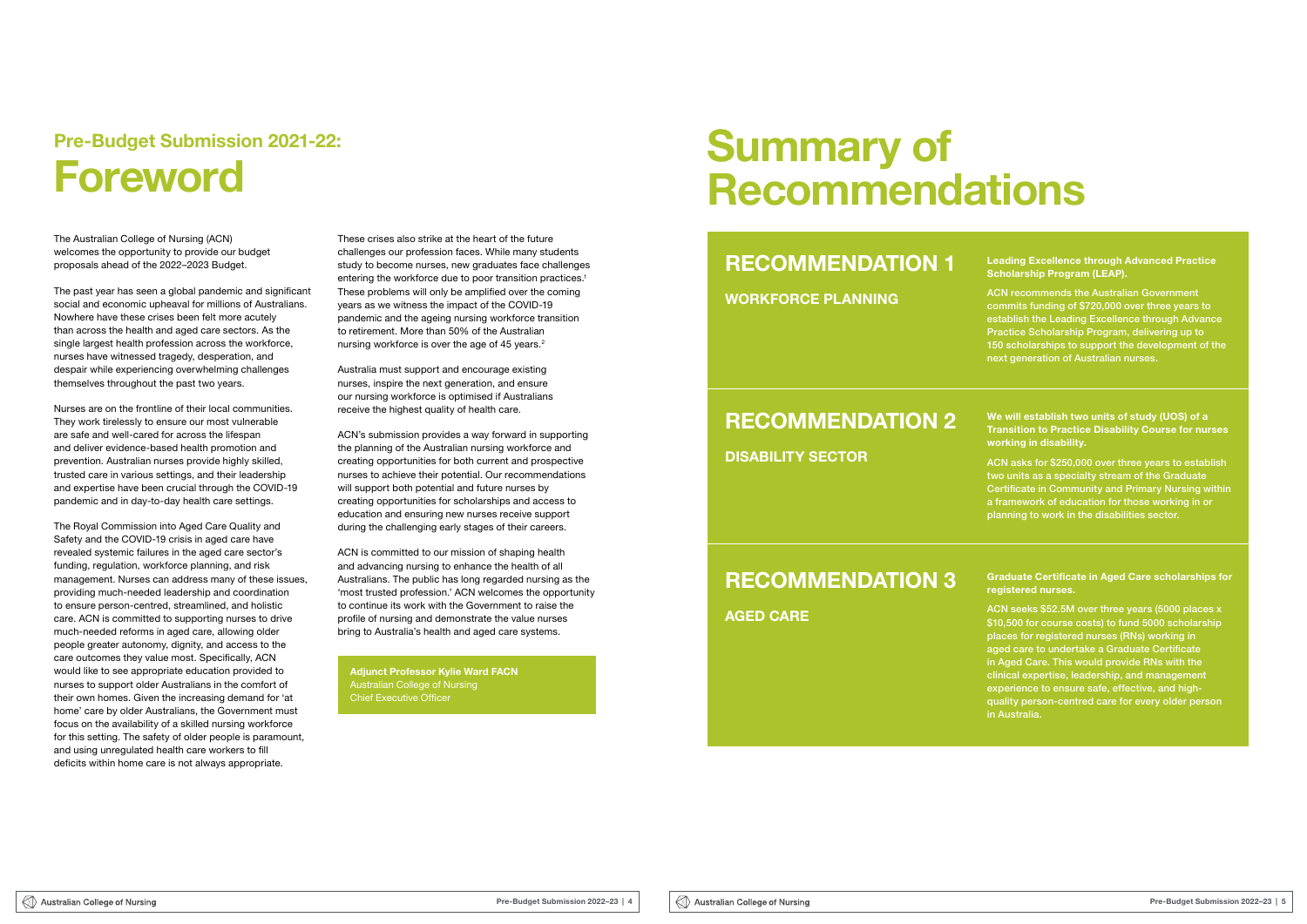# Workforce Planning

#### RECOMMENDATION 1

Leading Excellence through Advanced Practice Scholarship Program (LEAP).

### PROPOSAL

ACN recommends the Australian Government commits funding of \$720,000 over three years to establish the Leading Excellence through Advance Practice Scholarship Program, delivering up to 150 scholarships to support the development of the next generation of Australian nurses.

> The ACN LEAP is reflective of the Advanced Nurse Practice Guidelines for the Australian Context by the Chief Nursing and Midwifery Officers Australia,<sup>4</sup> initiatives and models of care delivery utilising advanced nursing practice roles. Enabling nurses to work to their full scope of practice and develop toward advanced practice will improve workforce flexibility and generate a sustainable supply of advanced practice nurses who can work across boundaries (p.15).<sup>5</sup>

The ACN Institute of Leadership is committed to advancing nurse leadership and practice to enhance health and aged care delivery to all Australians. The ACN Leading Excellence through Advanced Practice Scholarship Program (LEAP) will develop nursing capability across the five practice domains supporting advanced practice, clinical practice, education, leadership, systems support, and research. The program will help to develop the next generation of advanced practice nursing leaders. The focus on millennial nurses (under 35 years of age) will give this cohort the skills they need to play an even more influential role in shaping the health and aged care system in years to come.

The ACN LEAP will explore innovation and transformative leadership concepts through a range of learning sessions aligned to the ACN White Paper, 'A New Horizon for Health Service: Optimising Advanced Practice Nursing.'3

APNs are clinical leaders who work in specialist and generalist fields, have high levels of autonomy and knowledge of health systems, traverse the hospital community interface in managing patient/client care and provide clinical care across all levels of complexity. APNs work across all domains of clinical practice at a level higher than nurses at other levels of practice<sup>7</sup> such as clinical practice, leadership, research, education, and optimising health systems.<sup>89</sup>

# THE ISSUES

ACN recognises that sectors of the Australian population are either underserviced, poorly serviced, or have delayed access to health care. For example, individuals from rural and remote communities, including First Nations populations, experience significant disadvantages. Despite having a nursing workforce, almost 50% of the health workforce, as a readily available solution. While Advance Practice Nurses (APNs) are clinical leaders with the requisite skills to make a difference in these settings, they only make up roughly 9% of the total registered nurse workforce, over 26,000.<sup>6</sup> In addition, there is poor utilisation of the APN workforce due to current funding and practice models, which limit the potential for flexible health care delivery. Not only are APNs not working to their full clinical capacity, but it is also a waste of health dollars and missed opportunity for effective clinical service.

There is a necessity to move beyond the assumption that a medical practitioner must lead health services. Recognising nursing service as appropriate, relevant, and cost-effective to lead health care for some patient groups is essential.



# THE SOLUTION

ACN would like to propose modern-day service options that involve optimising the untapped potential of advanced practice nursing on a national scale. ACN Leap scholarships will ensure a sustainable APN workforce ready to lead underserviced communities.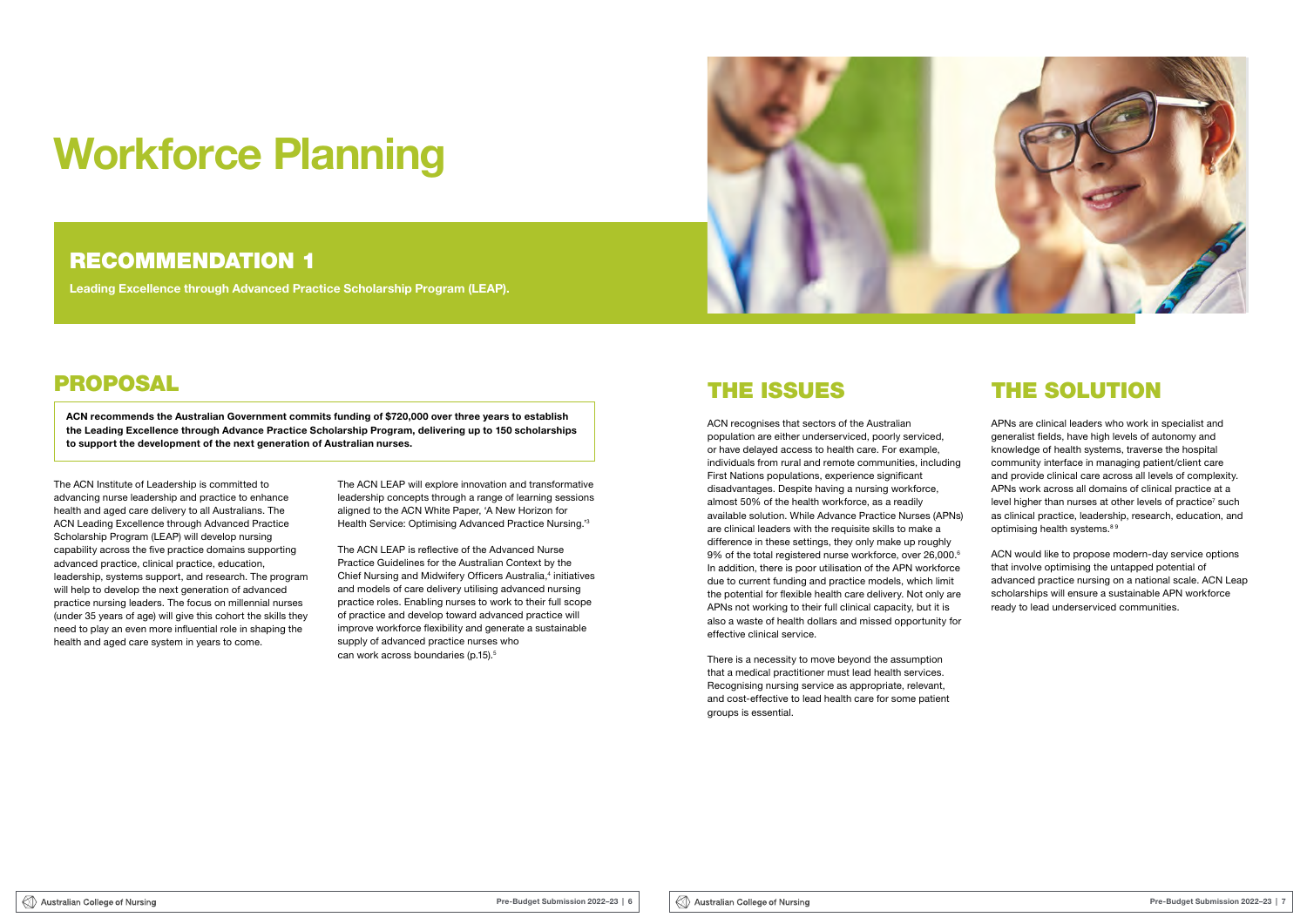# Disability Sector

### RECOMMENDATION 2

Establish two units of study (UOS) for nurses working in disability.

## PROPOSAL

The Australian College of Nursing recommends the Australian Government commit funding of \$250,000 over three years to establish two units as a specialty stream of the Graduate Certificate in Community and Primary Nursing within a framework of education for those working in or planning to work in the disability sector.

ACN believes every person living with a disability in Australia deserves equitable access to safe and high-quality care that reflects their individual needs, values, and preferences. ACN is committed to advancing the specialist skills and knowledge of those working in the disability sector to enhance the health and well-being of all Australians living with a disability. ACN recognises that the demand for staff will continue for some years to provide a basic level of care to people living with disabilities in all settings. ACN aims to deliver education to the existing trained and experienced nursing workforce to provide high-quality care to those living with disabilities. This educated nursing workforce will oversee the unregistered workforce, ensuring that people living with disabilities are treated with appropriate care and safety and supported to live the best lives possible. Learning from the outcomes of the Royal Commission into Aged Care Quality and Safety, these educated nurses can act as mentors and support newly qualified nurses who wish to make the transition to this area of specialty as future demand increases.

• In 2019, 7,495 registered nurses (RNs) worked principally in rehabilitation and disability compared to 31,613 in aged care.<sup>16</sup> 3,220 enrolled nurses (ENs) were working principally in rehabilitation and disability compared to 17,379 in aged care.<sup>17</sup>

### THE ISSUES

#### DISABILITY IN AUSTRALIA

- 1 in 6 people (18%) in Australia lives with a disability, and 1 in 3 (32%) of those, are considered to have a severe or profound disability. This means they require assistance 'always' or 'most of the time' for at least one core activity: self-care, mobility, or communication.10
- For about 3 in 4 people living with a disability, their primary form of disability is physical, with the remaining 1 in 4 living with a mental or behavioural disability.11
- Older populations are more likely to experience disability, with 50% of those 65 or older living with a disability.12
- Preventable hospitalisations of people living with an intellectual disability are eight times higher than the general population.13
- 2.8 million Australians with one or more of the most common chronic conditions also live with a disability.14
- Just 24% of adults living with a disability experience good or excellent health, compared with 65% of adults living in the general population.15

#### EXISTING DISABILITY WORKFORCE

About two-thirds (67%) of people living with a disability have an informal carer, with parents acting as primary carers in most cases (65%).18 The Royal Commission on Violence, Abuse, Neglect, and Exploitation of People with Disability Interim Report revealed that people living with disabilities are subject to neglect and misdiagnosis in health care settings and abuse and mistreatment in supported accommodation settings.19 A nursing workforce specially educated regarding complex care management for people living with a disability would provide much-needed leadership and clinical governance in this sector. The overall aim is to ensure that every person living with a disability will have a right to dignity, safety, and high-quality, evidence-based care including respect for their needs, values, and preferences across different care settings.

#### FUTURE FOCUS

By 2024, the National Disability Insurance Scheme (NDIS) plans to draw about 83,000 extra workers, including nurses, into the disabilities sector in all NDIS occupational sectors,<sup>20</sup> To enable this to happen, nurses will require the proper knowledge, skills, values, and diverse experiences to meet the needs of the NDIS, inclusive of understanding of intellectual and development disabilities (IDD), health disparities, and complex communication skills.



To meet the needs of the increasingly casualised, part-time disability workforce $21$ , the NDIS National Workforce Plan 2021-2025<sup>22</sup> recommends access to knowledge through the preparation of shorter courses without a loss of working time. Through research conducted in 2020, the plan acknowledges that 20% of providers did not pay staff to attend training. Quick design of short courses that meet the changing needs of the sector is beneficial. Components of an accredited course will allow participants to attain certification in time.

#### NURSING-SPECIFIC EDUCATION

There is currently no nursing-specific disability post-graduate education in Australia.<sup>23</sup> Several institutions, including Deakin University, La Trobe, Griffith University, Flinders University, University of New England, and Southern Cross University, offer either a graduate certificate or a graduate diploma. Macquarie University, La Trobe, University of New England, Griffith University, and Flinders University all offer Masters in a disability-related area. However, none of these are specifically focused on the specialised nature of clinical practice in disability and instead focus on the legal, ethical, sociological, economic, advocacy, social inclusion, or lived experience dimensions of disability care. These courses build on work in the disabilities or human services sectors, such as individual care, managerial positions, policy and advocacy, sports and leisure, and technologies. However, these graduates do not require a health professional background such as nursing.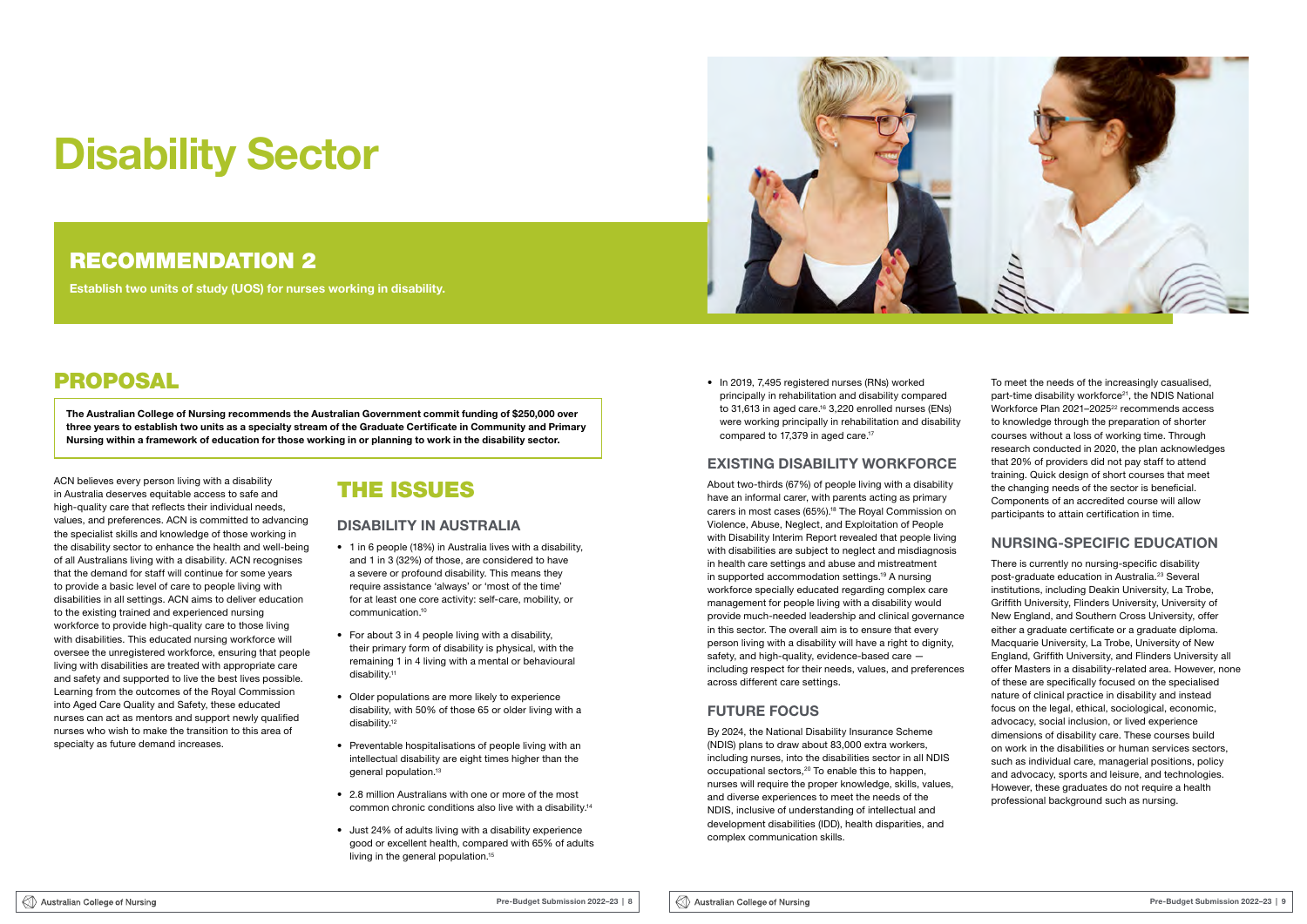The Australian Nursing and Midwifery Federation recognise that all nurses should be prepared with the skills and knowledge to work in care rehabilitation and management of optimal health outcomes for those living with a disability.<sup>24</sup> ACN's solution proposes targeting nurses who want to continue nursing in the disability sector and wish to gain the specific skills and knowledge to excel in this field.

### THE SOLUTION

The initial plan is to develop a 150-hour UOS at AQF level 8 to be offered as a specialty elective in the Graduate Certificate in Community and Primary Health Nursing, which will allow those in the workplace, either already in the disabilities workplace or with a thought to move into disabilities nursing, to engage in easily accessible training. This education is offered as more minor micro-units of study of 1-10 hours, with or without assessment, for continuing professional development.

Both options will be attractive to those who want to access training with the least disruption to their work and life schedules, allowing nurses accessible learning opportunities.

#### EDUCATIONAL FRAMEWORK

Completing 4 UOS will lead to a Graduate Certificate in Community and Primary Health (Disability Nursing Stream).

> ACN is committed to protecting the health, welfare, and dignity of all residents in residential aged care facilities (RACFs). Staffing levels, skill mix, resourcing and communication all have an impact on the delivery of care, or what is referred to as missed care<sup>25</sup>. The Royal

After completing a core UOS entitled Leadership and Professional Practice, the student will progress to the proposed UOS Principles of Disability Nursing. It will provide a foundation for practice as a disability nurse. It will ask the student to reflect upon their approach to develop specialist knowledge, skills, attitudes, and attributes necessary for effective and caring practice for people living with a disability. As the learner progresses through the unit, a range of disabilities will be analysed to determine the complex health care needs and the nursing management required to ensure people experience an optimal quality of life and reach the degree of independence they desire. A third core UOS Complex Care Management for People Living with Disabilities will follow. This UOS will focus on communication skills needed to overcome acquiescence and will build upon the knowledge of the first two UOS, allowing students to conceptualise the complex nursing management skill required to lead in practice. Students then have the choice of several elective units offered by ACN.

#### PARTNERING WITH AN EXPERIENCED PROFESSIONAL ASSOCIATION

ACN will collaborate with the Professional Association of Nurses in Developmental Disability Nursing Australia (PANDDA) to ensure the skills and knowledge delivered in the training units match the needs of the disability sector. ACN plans to commence with a single UOS with the potential for a specialty stream in the Graduate Certificate in Community and Primary Health Nursing, allowing a Transition to Practice Program similar to ACN's aged care model. Due to the ongoing Royal Commission into Violence, Abuse, Neglect, and Exploitation of People with Disability, PANDDA has advised they will not be available until early 2022 to be involved in a Course Advisory Industry Reference Group (CAIRG).

# Aged Care



### PROPOSAL

ACN seeks \$52.5M over 3 years (5000 places x \$10,500 for course costs) to fund 5000 scholarship places for registered nurses (RNs) working in a residential aged care facility (RACF) to undertake a Graduate Certificate in Aged Care. This would provide RNs with the clinical expertise, leadership, and management experience to ensure safe, effective, and high-quality person-centred care for every older person living in an RACF in Australia.

> Commission into Aged Care Quality and Safety26 found 'many failures and shortfalls in the Australian aged care system'. In RACFs, the first step to ensuring the resident is placed at the centre of care is to ensure appropriate staffing and skill mix to minimise missed care.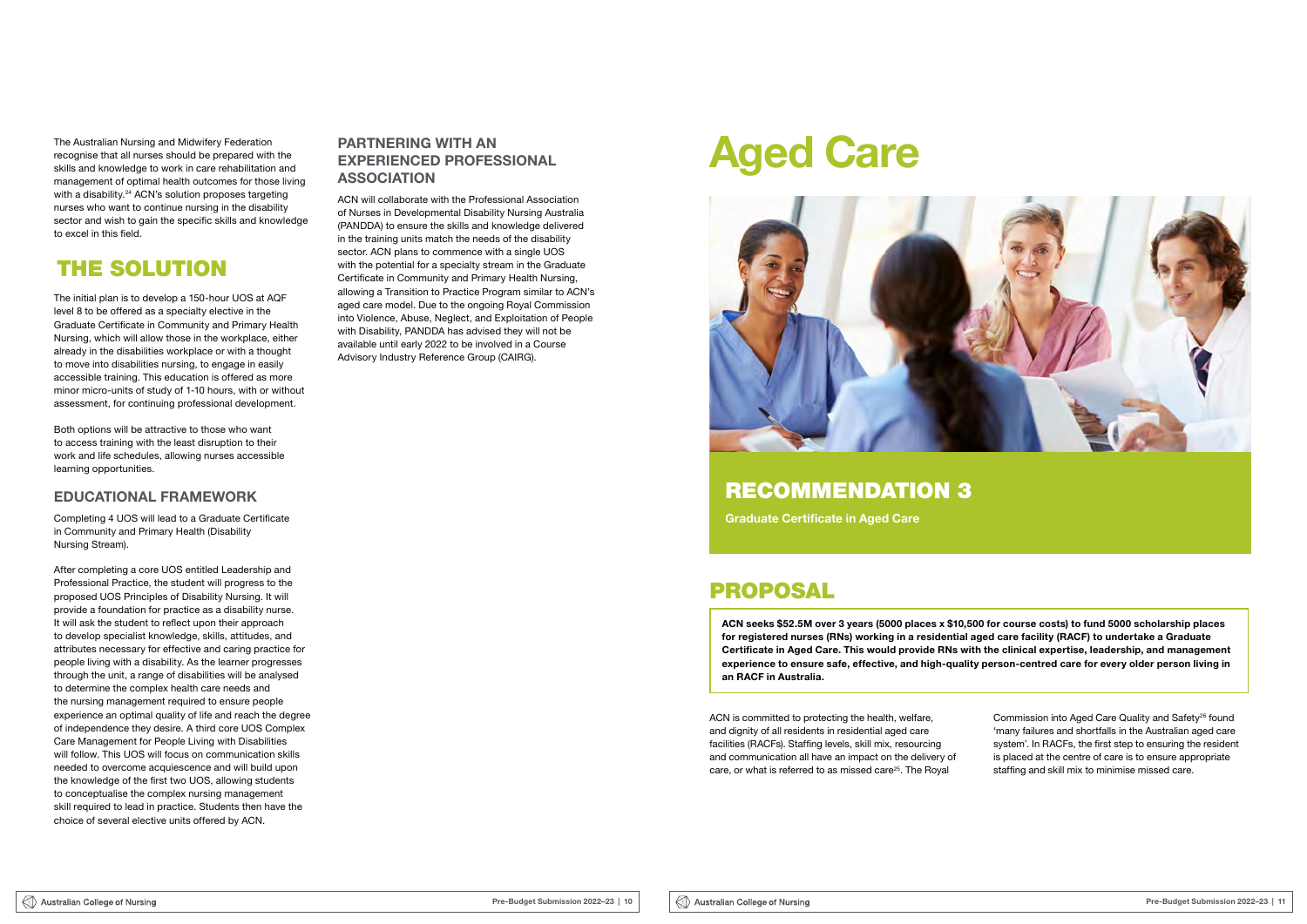Registered nurses are critical in aged care facilities, providing expert clinical governance, leadership and oversight of unregulated health care workers (UHCWs) who make up the majority of the aged care workforce, across residential and in-home care settings<sup>27,28</sup>. However, Australia's rapidly ageing population and the subsequent rise in complex multimorbidity among older people means RNs require additional training and support to bolster skill mix within RACFs. ACN believes all RNs working in RACFs should have postgraduate qualifications29, and these scholarships would provide a sound starting point for this requirement.

### THE ISSUES

RNs in RACFs have a high level of knowledge and clinical competence36 however, their managerial and administrative roles take away day-to-day care time with residents<sup>37</sup>. Every resident needs access to RNs, to improve person-centred care, and thus better care overall<sup>38</sup>. RACFs that provide high levels of person-centred care employ staff with extra qualifications in dementia care to ensure a high standard of care39. RNs are clinically prepared for the workplace but require regular upskilling and a supportive working environment to maintain competence for work in RACFs. Providing RNs with requisite skills to manage residents' care will reduce hospital admissions from RACFs<sup>40</sup>.

Residents in aged care experience increasingly complex medical conditions<sup>30</sup> which requires a commensurate increase in the knowledge of attending staff. Research suggests inappropriate staffing and lean skill mix impacts on the safety and quality of care delivery within RACFs<sup>31</sup>. UHCWs typically provide direct care to meet residents' daily living needs, wound care interventions and in some instances, medication administration. UHCWs routinely provide care at a level beyond their role description<sup>32</sup> and without appropriate training.

Care provision in RACFs is often reported as lacking, which has resulted in an increased use of pharmacological intervention to manage resident behaviour41. This is an effect of higher than recommended numbers of UHCWs without the training to recognise the signs of deterioration and subsequent behavioural changes<sup>42</sup>.

RNs play a major leadership role in RACFs, delegating tasks to other health workers<sup>33</sup>, providing motivation and encouragement to those tasked with caring for residents<sup>34</sup>. However, research suggests a lack of training focused on 'clinical leadership and health team management'35 indicates RNs require more leadership training to ensure the safety and care of residents.

While staff with higher educational qualifications improve nursing management of complex clinical issues and gerontological syndromes<sup>43</sup>, increasing acuity and a growing number of patients with comorbidities in RACFs, places greater demand for professional nurses with the clinical expertise, leadership, and management experience to ensure safe, effective, and high-quality person-centred care<sup>44</sup>. The Royal Commission's Final Report made two recommendations (84 and 85) to improve rates of pay for nurses and care workers, acknowledging the long understood reality that RNs working in RACFs are paid significantly less than their acute care colleagues $45$ , thus impacting their ability to invest in postgraduate qualifications.

Lack of skills and training negatively impacts residents' care and outcomes. Caring for the older person often living with complex multi-morbidities, cannot be delegated to an unskilled, uneducated health care worker who does not have a scope of practice. The UHCW must work within the confines of the role description for which they are employed. Any deviation from this places the patient, the UHCW and the supervising RN at significant risk. The current ratio of RN to residents in RACFs is too low, resulting in an increased reliance on inadequately trained health care workers to undertake critical tasks outside their educational ability or skillset.

# THE SOLUTION

Providing scholarships for RNs to undertake a Graduate Certificate in Aged Care will ensure that nurses leading clinical governance, high-quality care and oversight of the care workforce in RACFs are well-equipped and supported through specialist postgraduate training. Supporting RNs will bolster skill mix and resourcing needed to prevent the missed care highlighted in the Royal Commission, while ensuring every resident is provided safe, high-quality, and person-centred care.

- 1. Tyndall, D. E., Scott, E. S., Jones, L. R., & Cook, K. J. (2019). '*Changing New Graduate Nurse Profiles and Retention Recommendations for Nurse Leaders'*, The Journal of Nursing Administration, 49(2), 93-98. doi:10.1097/NNA.0000000000000716.
- 2. World Health Organization (2021). *National Health Workforce Accounts Data, Nursing Personnel 2017*. https://apps.who.int/nhwaportal/Home/Index
- 3. Australian College of Nursing (ACN) (2019). *A New Horizon for Health Service: Optimising Advanced Practice Nursing – A White Paper by ACN 2019, ACN Canberra*. https://www.acn.edu.au/wp-content/uploads/white-paperoptimising-advanced-practice-nursing.pdf
- 4. Chief Nursing and Midwifery Officers Australia (2020). *Advanced Nurse Practice - Guidelines for the Australian Context*. https://www.health.gov.au/resources/ publications/advanced-nursing-practice-guidelines-forthe-australian-context
- 5. Ibid
- 6. Gardner G., Duffield C., Doubrovsky A., Adams, A. (2016). *'Identifying Advanced Practice: A national survey of a nursing workforce,*' International Journal of Nursing Studies, 55, 60-70
- 7. Ibid
- 8. Gardner G., Duffield C., Doubrovsky A., Bui, U. T., Adams, M. (2017). 'The Structure of Nursing: A national examination of titles and practice profiles,' *International Nursing Review*, 64(2), 233-241
- 9. Gardner G., Duffield C., Gardner A., Batch M. (2017). *The Australian Advanced Practice Nursing Self-Appraisal Tool*. DOI: 10.6084/m9.figshare.4669432 https://eprints.qut.edu. au/105518/1/The%20Aust%20APN%20Self-Appraisal%20 toolkit.pdf
- 10. Australian Institute of Health and Welfare (2020). *People with a disability in Australia*. People with disability in Australia 2020 (aihw.gov.au)
- 11. Ibid
- 12. Ibid
- 13. Weise, J.C., Srasuebkul, P., Trollor, J.N. (2021). 'Potentially preventable hospitalisations of people with intellectual disability in New South Wales, *Medical Journal of Australia*, 215(1), 31-36. DOI: 0.5694/mja2.51088
- 14. Australian Institute of Health and Welfare (2020). *People with disability in Australia*, AIHW https://www.aihw.gov. au/reports/disability/people-with-disability-in-australia/ contents/health

15. Ibid

16. Department of Health (2020). *2019 Registered Nurse*. https://hwd.health.gov.au/resources/publications/ factsheet-nrrn-2019.pdf

- 17. Department of Health (2020). 2019 *Enrolled Nurse*. https://hwd.health.gov.au/resources/publications/ factsheet-nren-2019.pdf
- 18. Australian Institute of Health and Welfare (2020). *Disability support services: services provided under the National Disability Agreement 2018–19 - Bulletin 149, May 2020*. Bulletin 149: Disability support services: services provided under the National Disability Agreement 2018–19 (aihw.gov.au)
- 19. Royal Commission into Violence, Abuse, Neglect, and Exploitation of People with Disability (2020). *Interim Report: Summary October 2020*. https://disability.royalcommission. gov.au/system/files/2020-10/Interim%20Report%20-%20 Summary.pdf
- 20. Australian Government Department of Social Services (2021). *NDIS National Workforce Plan: 2021–2025* https://www.dss.gov.au/sites/default/files/ documents/06\_2021/ndis-national-workforceplan-2021-2025.pdf
- 21. National Disabilities Practitioners 2020. *Figuring Out the Disability Workforce - NDP Fact sheet – October 2020* https://www.ndp.org.au/images/Careers/NDP\_factsheet workforce\_2020.pdf
- 22. Australian Government Department of Social Services (2021). *NDIS National Workforce Plan: 2021–2025* https://www.dss.gov.au/sites/default/files/ documents/06\_2021/ndis-national-workforceplan-2021-2025.pdf
- 23. Nursing and Midwifery Board of Australia (2019). *Fact sheet: Internationally qualified nurses with a sole qualification in mental health, disability, or paediatric nursing, AHPRA* https://www. nursingmidwiferyboard.gov.au/documents/default. aspx?record=WD19%2F28930&dbid=AP&chksum=ZhqLbx PVn652lcrLKtbRKQ%3D%3D
- 24. Australian Nursing & Midwifery Federation (2021). *Care for people living with a disability - ANMF Position Statement* http://anmf.org.au/documents/policies/PS\_Care\_people\_ living\_disability.pdf
- 25. Henderson, J., Blackman, I., Willis, E., Gibson, T., Price, K., Toffoli, L., Bonner, R., Hurley, J., & Currie, T. (2018). The impact of facility ownership on nurses' and care workers' perceptions of missed care in Australian residential aged care. *Australian Journal of Social Issues*, 53(4), 355-371. https://doi.org/10.1002/ajs4.50
- 26. Pagone, G., & Briggs, L. (2021). *Royal Commission into Aged Care Quality and Safety Final Report: Care, Dignity and Respect*. Canberra, Australia: Commonwealth of Australia Retrieved from https://agedcare.royalcommission. gov.au/publications/final-report
- 27. Australian College of Nursing (2020). Position statement: Unregulated health care workers. https://www.acn.edu. au/wp-content/uploads/position-statement-unregulatedhealth-care-workers.pdf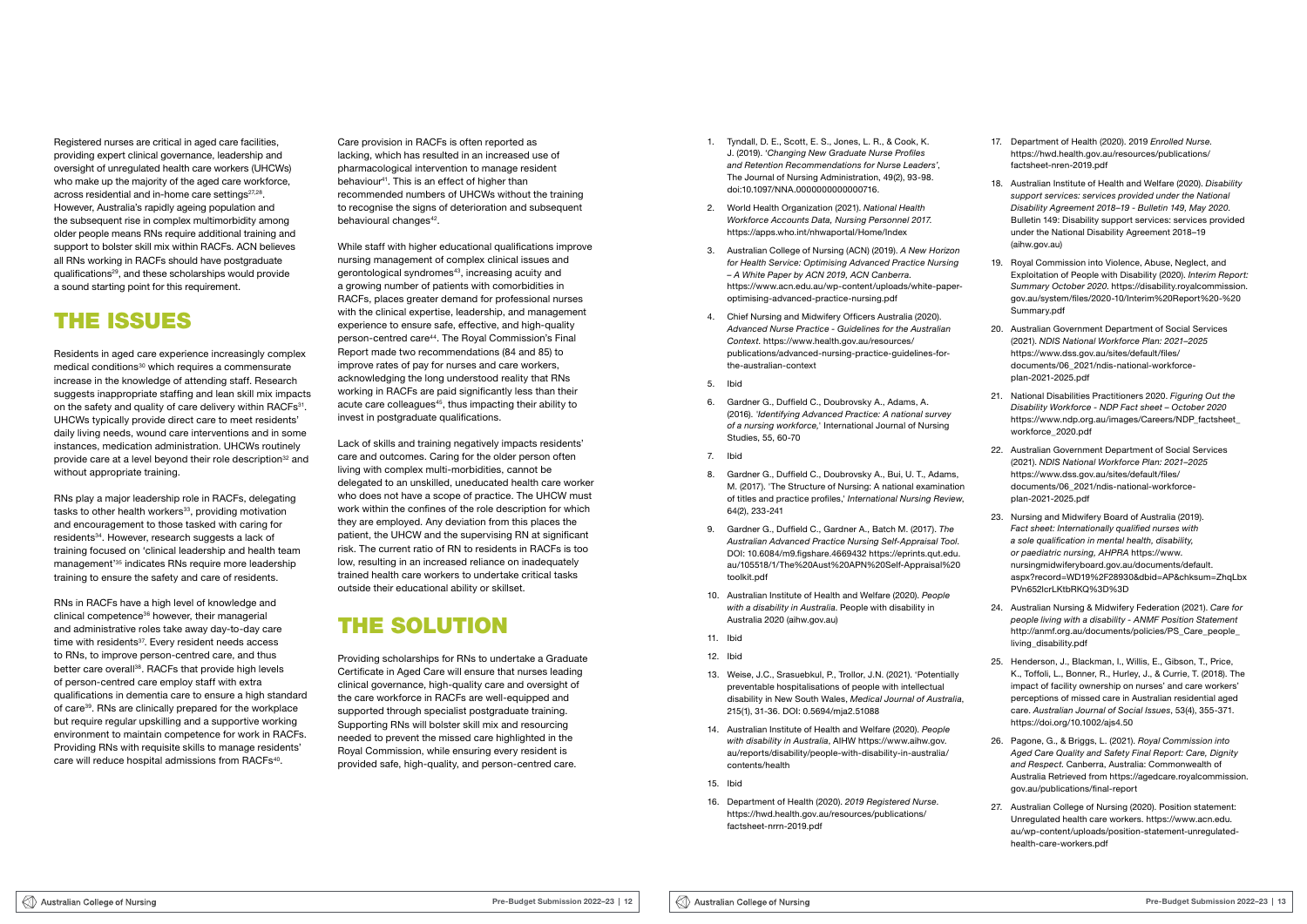28. Australian College of Nursing (2019). Regulation of the unregulated health care workforce across the health care system – A white paper by ACN. https://www.acn.edu.au/ wp-content/uploads/white-paper-regulation-unregulatedhealth-care-workforce-across-health-care-system.pdf

#### 29. Australian College of Nursing (2021)

- 30. Blackman, I., Henderson, J., Weger, K., & Willis, E. (2020). Causal links associated with missed residential aged care [https://doi.org/10.1111/jonm.12889]. *Journal of Nursing Management*, 28(8), 1909-1917. https://doi.org/https://doi. org/10.1111/jonm.12889
- 31. Ludlow, K., Churruca, K., Mumford, V., Ellis, L. A., Testa, L., Long, J. C., & Braithwaite, J. (2021). Unfinished Care in Residential Aged Care Facilities: An Integrative Review. *Gerontologist*, 61(3), e61-e74.
- 32. Andersson, A., Frank, C., Willman, A. M. L., Sandman, P.-O., & Hansebo, G. (2018). Factors contributing to serious adverse events in nursing homes. *Journal of Clinical Nursing*, 27(1-2), e354-e362.
- 33. Martyn, J.-A., Zanella, S., & Wilkinson, A. (2019). Perspectives from practice: complexities of personal care workers' education, regulation and practice. *Australian Health Review*, 43, 238-239. https://doi.org/10.1071/ AH17035
- 34. Nhongo, D., Hendricks, J., Bradshaw, J., & Bail, K. (2018). Leadership and registered nurses (RNs) working afterhours in Residential Aged Care Facilities (RACFs): A structured literature review. *Journal of Clinical Nursing*, 27(21-22), 3872-3881.
- 35. Dwyer, D. (2011). Experiences of registered nurses as managers and leaders in residential aged care facilities: a systemic review. *International Journal of Evidence-Based Healthcare*, 9(4), 388-402. https://doi: 10.1111/j.1744-1609.2011.00239.x
- 36. Andersson, A., Frank, C., Willman, A. M. L., Sandman, P.-O., & Hansebo, G. (2018). Factors contributing to serious adverse events in nursing homes. *Journal of Clinical Nursing*, 27(1-2), e354-e362.
- 37. Eagar, K., Westera, A., & Kobel, C. (2020). Australian residential aged care is understaffed. *Medical Journal of Australia*, 212(11), 507-508e501.
- 38. Dellefield, M. E., Castle, N. G., McGilton, K. S., & Spilsbury, K. (2015). The Relationship Between Registered Nurses and Nursing Home Quality: An Integrative Review (2008- 2014). *Nursing Economics March/April*, 33(2), 95-108.
- 39. Sjögren, K., Lindkvist, M., Sandman, P.-O., Zingmark, K., & Edvardsson, D. (2017). Organisational and environmental characteristics of residential aged care units providing highly person-centred care: a cross sectional study. *BMC Nursing*, 16(1), 44. https://doi.org/10.1186/ s12912-017-0240-4
- 40. Hullick, C., Conway, J., Higgins, I. et al. (2016). Emergency department transfers and hospital admissions from residential aged care facilities: a controlled pre-post design study. *BMC Geriatrics*, 16, (102). https://doi.org/10.1186/ s12877-016-0279-1
- 41. Henderson, J., Willis, E., Xiao, L., Toffoli, L., & Verrall, C. (2016). Nurses' perceptions of the impact of the aged care reform on services for residents in multi-purpose services and residential aged care facilities in rural Australia. *Australasian Journal on Ageing*, 35(4), E18-E23.
- 42. Blackman, I., Henderson, J., Weger, K., & Willis, E. (2020). Causal links associated with missed residential aged care [https://doi.org/10.1111/jonm.12889]. *Journal of Nursing Management*, 28(8), 1909-1917. https://doi.org/https://doi. org/10.1111/jonm.12889
- 43. Corazzini, K. N., Anderson, R. A., Mueller, C., Thorpe, J. M., & McConnell, E. S. (2012). Jurisdiction over nursing care systems in nursing homes: Latent class analysis. *Nursing Research*, 61(1), 28-38.
- 44. Harrington, C., Schnelle, J. F., McGregor, M., & Simmons, S. F. (2016). The need for higher minimum staffing standards in U.S. nursing homes. *Health Services Insights*, 9, 13-19. Retrieved from https:// www.proquest.com/scholarly-journals/need-higherminimum-staffing-standards-u-s/docview/1784352295/ se-2
- 45. Pagone, G., & Briggs, L. (2021). *Royal Commission into Aged Care Quality and Safety Final Report: Care, Dignity and Respect*. Canberra, Australia: Commonwealth of Australia. Retrieved from https://agedcare. royalcommission.gov.au/publications/final-report